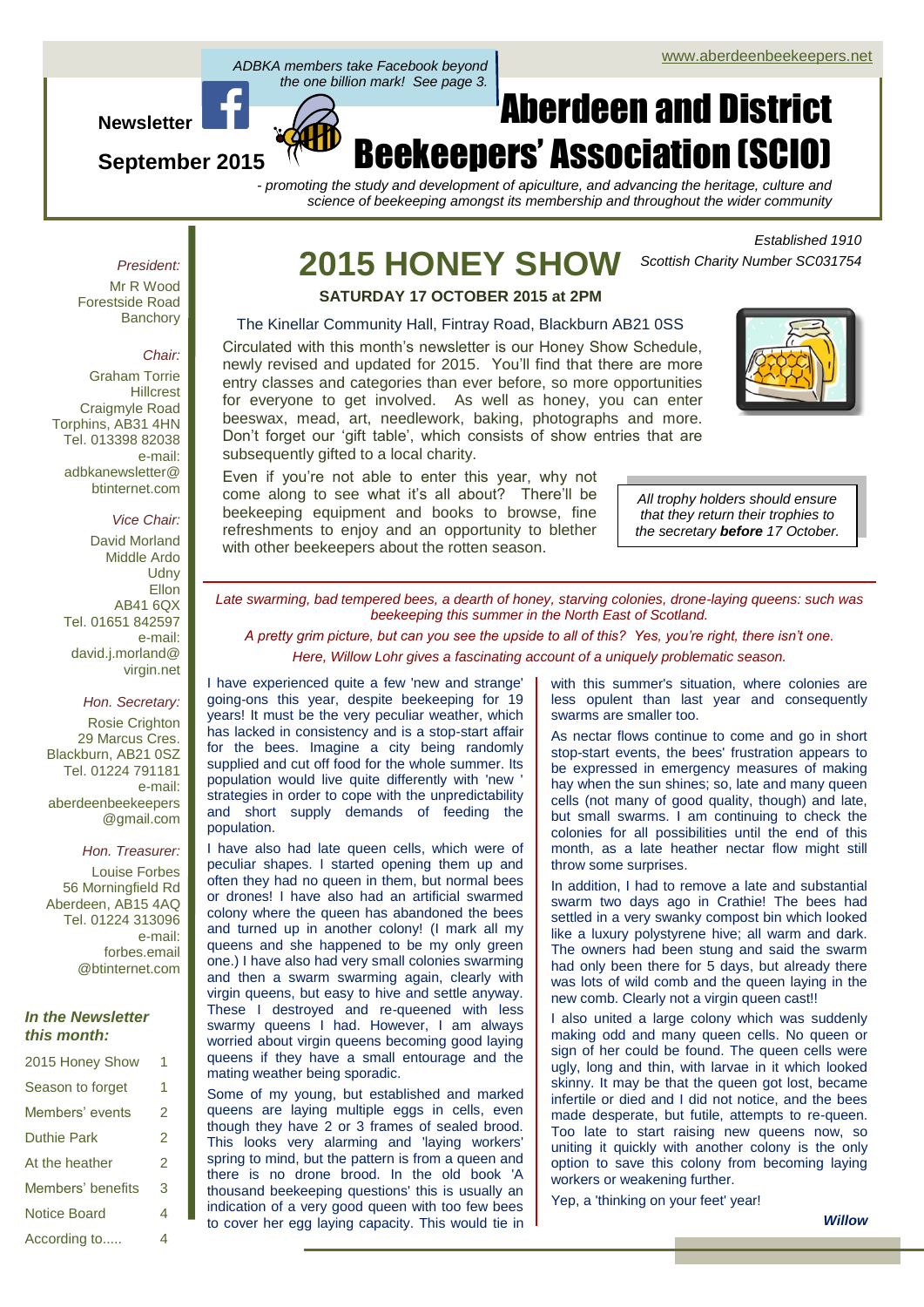## Page 2 of 4 ADBKA Newsletter

# Members' Events Members' Events

#### **AUTUMN LECTURE SERIES: An introduction to bees and beekeeping**

Aberdeen Grammar School, Skene Street, Aberdeen, AB10 1HT

#### Thursdays 7.30pm-9pm

- *03 September: The Biology of the bee*
- *10 September: The Beehive*
- *17 September: What do I need to keep bees?*
- *24 September: The products of the hive*
- *01 October: Help – there's something wrong with my bees!*
- *08 October: The beekeeping year*

#### For the 2nd year of attendance at the **Duthie Park Environmental Event** the ADBKA stall was designed and organised by Olga and Lindsey Macaulay, who keep their bees at the Aberdeen City site at Grove Nursery, Hazlehead. Lindsey, who is now making a good recovery from some major surgery, could not attend this year, but Olga was helped by Rob Rowe and John Cooper, who also

keep bees at the Grove Nursery site.

The event was very well attended and all three were kept very busy fielding questions and providing information. Next year Olga and Lindsey plan to take their observation hive, made by Lindsey's father, to the event. From the evidence of ADBKA's presence at the Turriff Show for several years, the observation hive will doubtless prove a big additional attraction to ADBKA's stall.

# **onmen** oin the Duthie Park Rangers and Sp **Guests for an aftern**  $6C$

#### **2015 HONEY SHOW SATURDAY 17 OCTOBER 2015 at 2PM**

The Kinellar Community Hall, Fintray Road, Blackburn AB21

*See front page for further information.*

#### **ABERDEEN AND DISTRICT BEEKEEPERS' ASSOCIATION SOCIAL EVENING**

*plus the presentation of Honey Show trophies*

Saturday 14 November at 7.15pm The Kinellar Community Hall, Fintray Road, Blackburn AB21 0SS

*As with previous years, this evening will be organised along the lines of an "American Supper". Members are invited to bring along some food and drink which will be laid out for all to share.*



Bee farmer Murray McGregor, working his colonies at our well attended visit to one of his heather sites near Burn o' Vat. Hopefully he has had a better return this year than we have! *(See below.)*

#### **ADBKA BEES AT THE HEATHER**

For the second year since moving to Crathes the ADBKA hives were taken to the heather on the Ballogie estate, half an hour drive from the Crathes apiary.

The move out and back was carried out by Graham Torrie, John Steele, Neil Murray and John Cooper.

The poor weather from Spring onwards meant that several of the colonies were not particularly strong when they arrived at Ballogie in late July, and on top of that the ling heather was about two weeks later in flowering than normal. When the ling did come good the weather in the second half of August was mediocre, and the North wind and cold showers in the first week in September gave little respite.

Under these conditions it is no surprise that several of our colonies failed to produce any honey in the supers, and a few were even given some emergency feeding while at the heather. The overall honey production of around fifty lbs was disappointing but not unexpected. Ten lbs of the honey will pay the Ballogie rent, and the rest will be sold to give a modest boost to ADBKA funds.

Since returning to Crathes the colonies have been fed and treated against varroa, and despite the poor weather this season are probably in 'decent nick' to face the winter.

Like all optimistic beekeepers we will expect a bumper heather year in 2016.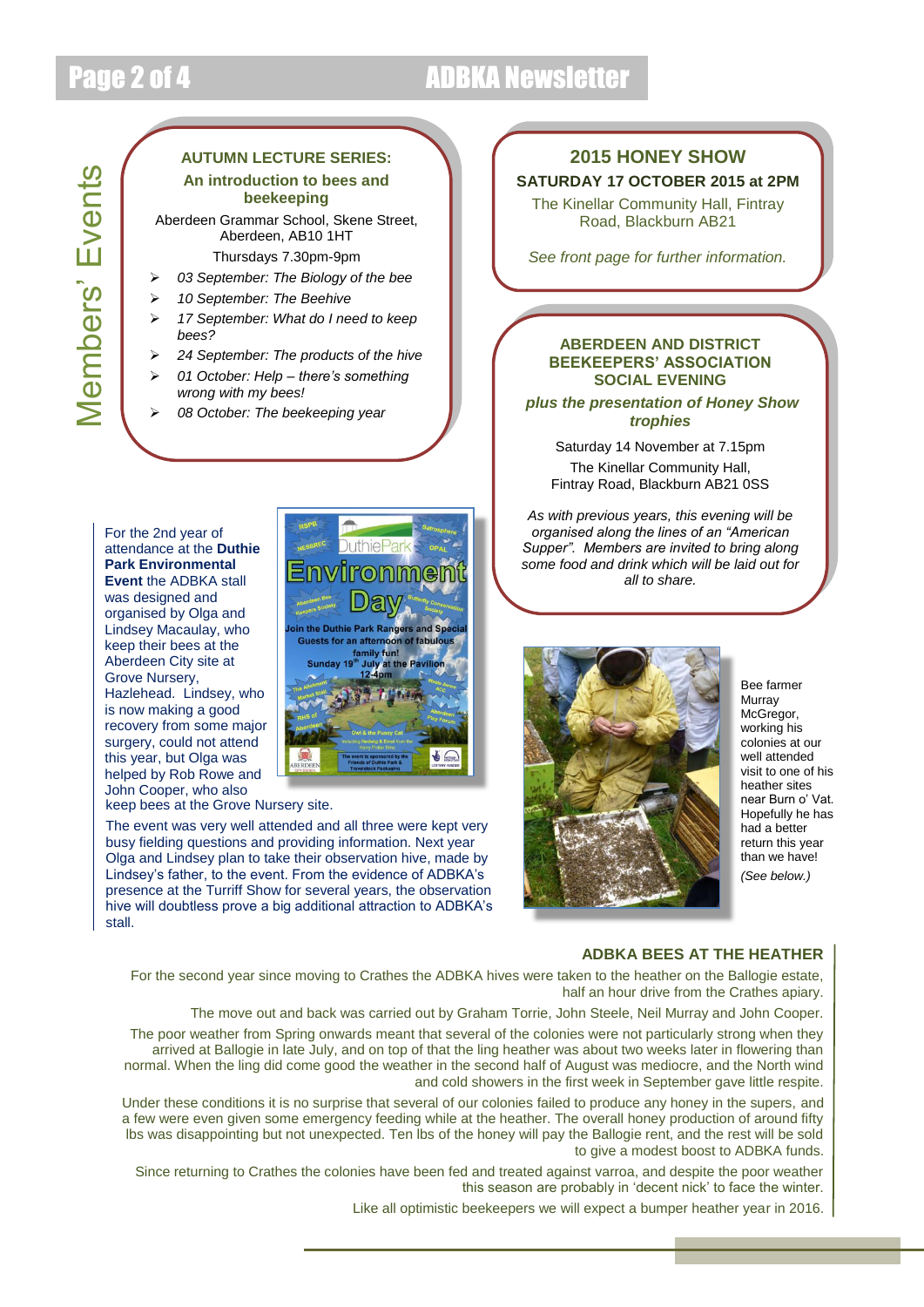#### **GREAT BENEFITS FOR ADBKA MEMBERS, ALL ACROSS THE NORTH EAST**

#### **LONGSIDE**

*Free loan of:*

heated uncapping tray: electric uncapping knife; heather honey press; wax melter

*Coming soon -* Unimel stainless steel, 3 frame tangential extractor will take all size frames apart from 14"x12", Dadant Deep, Langstroth Jumbo and Commercial Deep (16"x10")

> Contact: Erling Watt 074294 54572 watterlingg@aol.com

#### **MUIR OF FOWLIS**

*Free loan of:*

heated uncapping tray; electric uncapping knife; heather honey press; wax melter

*Coming soon -* Unimel stainless steel, 3 frame tangential extractor will take all size frames apart from 14"x12", Dadant Deep, Langstroth Jumbo and Commercial Deep (16"x10")

Contact: Joan Gilbert-Stevens 019755 81369

craigmill@btinternet.com

On Monday 25 August 2015, one billion people (one in seven of the world's population) logged on to Facebook. This milestone was only reached thanks to the circle of ADBKA members who are sharing information and keeping in touch on our Facebook page. Why don't you join them by searching for our page and clicking "Like"?



#### **DANESTONE**

*Visit the ADBKA Honey Jar Store for:* Ragus Candy Apistan (10 strips, sufficient for 5 hives) Ambrosia Syrup Honey Jars and Lids Mesh Floors – National size (wire only) Hessian Squares for smoker fuel *Free loan of:* Honey extractors Mini-melters Heather honey press Wax extractor Wax foundation press Contact: Sandy Gordon 01224 484540

#### **CRATHES**

*Free loan of:*

Combimel stainless steel radial 9 frame extractor - will take frames of all shallow sizes (including Manley) or 9 BS Deep, OSB, Langstroth Deep or 16" x 10" frames; heated uncapping tray; electric uncapping knife; refractometer; candle-making kit

Contact: Graham Torrie 013398 82038 adbkanewsletter@btinternet.com

#### **BeeCraft**

The price of an annual subscription to BeeCraft in 2016 is £28.00. With a 10% discount that you would get by going through the association, the price would be £25.20 per subscriber for 12 hard copies of the magazine delivered to your home, plus a free digital copy. To take advantage of this we need a minimum of 10 subscribers.

If any members are interested in taking up this offer, please contact our Treasurer, Louise Forbes (see front page for contact details), who will make the necessary arrangements.

A preview of BeeCraft magazine can be seen at [www.bee-craft.com](http://www.bee-craft.com/)

#### BBwear **DISCOUNTED CLOTHING OFFER** for **ADBKA MEMBERS**

In order to get the 20% discount, you will need to contact BBwear directly, by email at [sales@bbwear.co.uk](mailto:sales@bbwear.co.uk) or by phone on 01872 562731, and place your order. You'll also need to ask the ADBKA Chair or Secretary (see contact details on the front page) to email BBwear to confirm that you are a member of the association. Your order will then be processed.

You can see the range of clothing on offer at<http://www.bbwear.co.uk/> or you can request a catalogue by calling the above number.

*Please note that you will not get the discount if you place your order online via BBwear's website, and discounts cannot be refunded after the order has been placed through the website.*

(Free gloves are not included with the full suits, however, a 50% discount is offered on washable leather gloves or spats.)